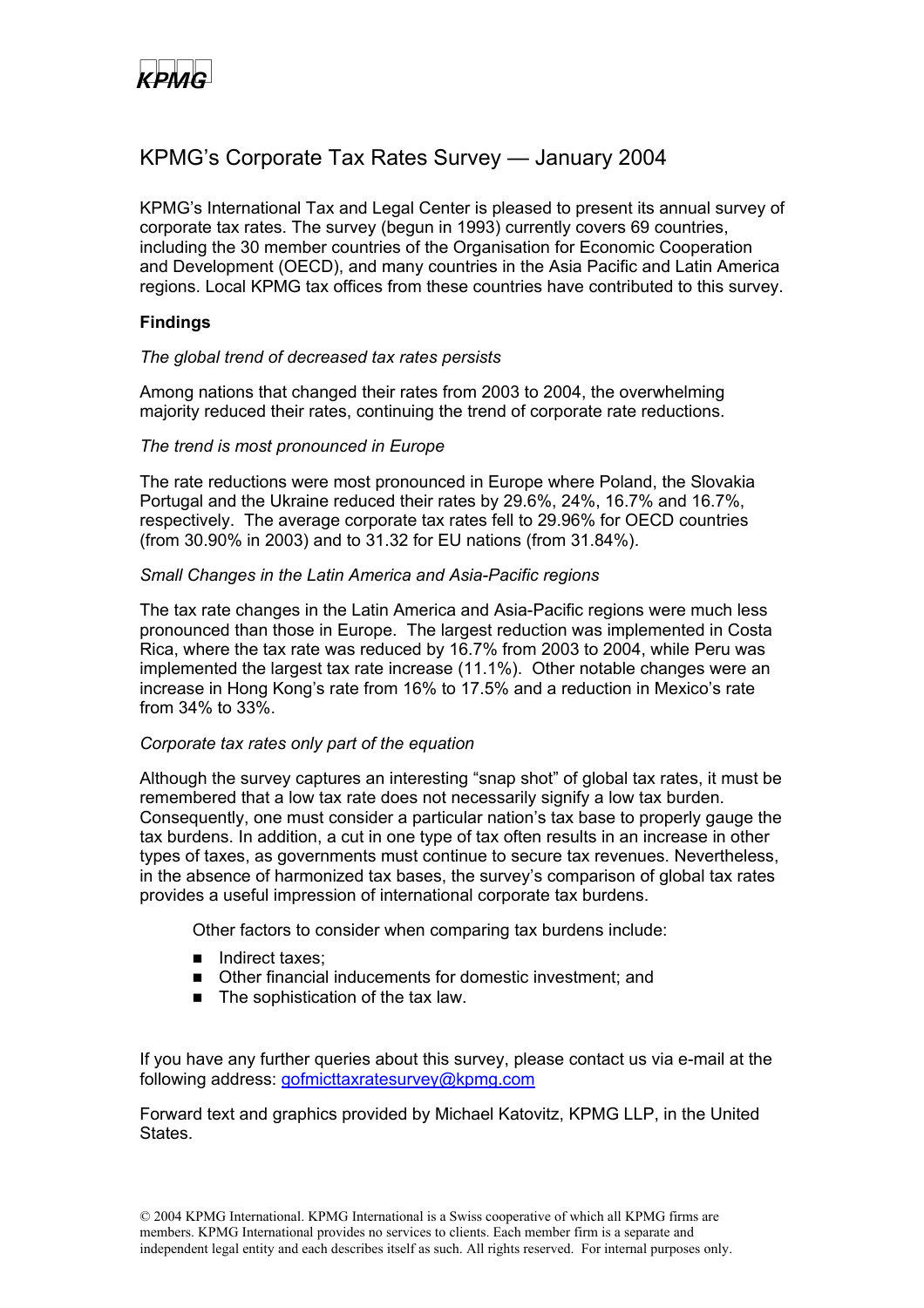

## KPMG's Corporate Tax Rates Survey





Table 2 – OECD and EU Average Corporate Tax Rates – 1997-2004

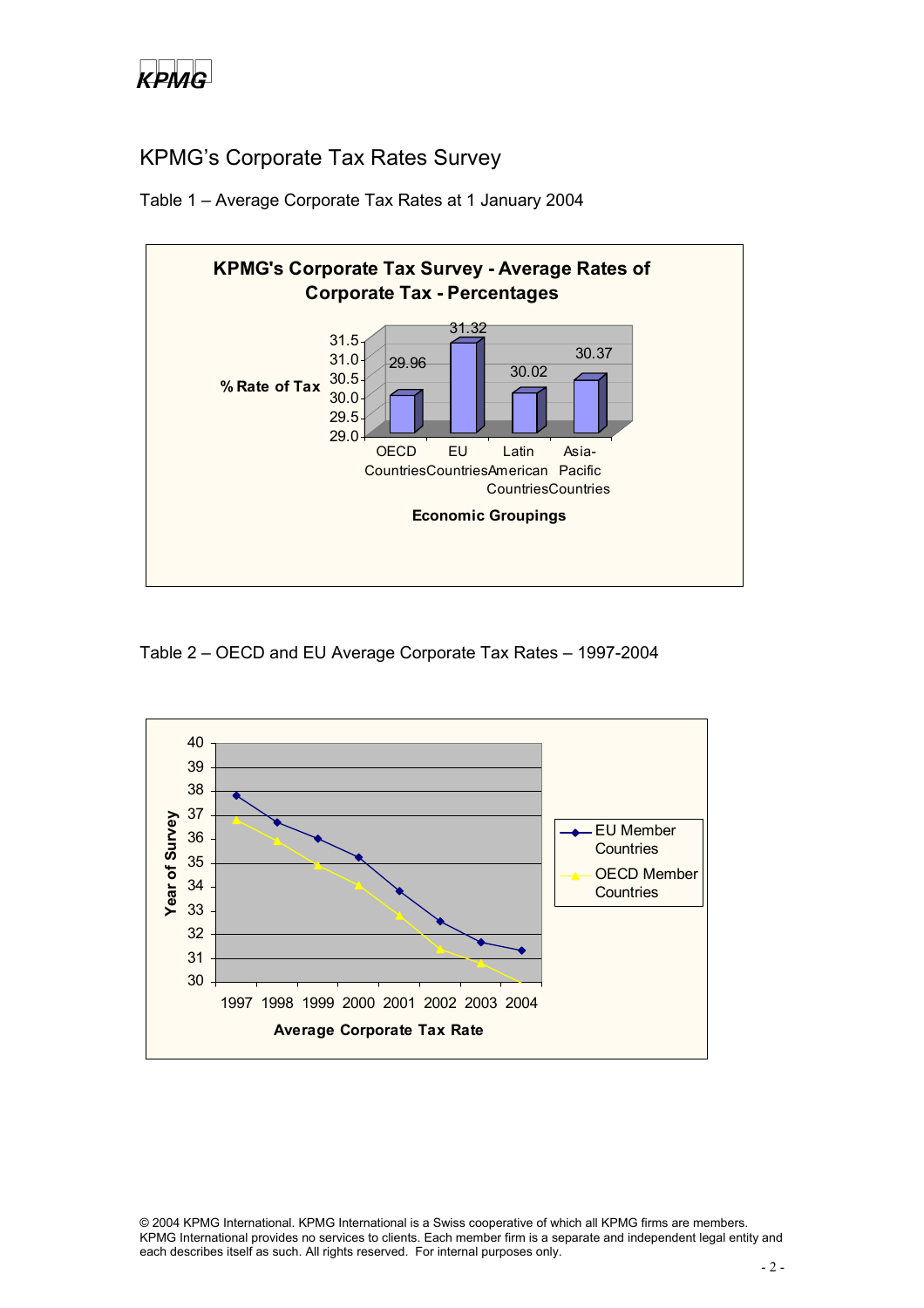# KPMG's Corporate Tax Rates Survey — January 2004

|             |           | Asia | Latin           |                           |                   |                       |                 |              |
|-------------|-----------|------|-----------------|---------------------------|-------------------|-----------------------|-----------------|--------------|
| <b>OECD</b> | <b>EU</b> |      | Pacific America | Country                   |                   | 1 Jan 2003 1 Jan 2004 |                 | <b>Notes</b> |
|             |           |      |                 |                           | (%)               | $(\%)$                |                 |              |
|             |           |      |                 |                           |                   |                       |                 |              |
|             |           |      |                 | Argentina                 | 35                | 35                    |                 |              |
|             |           |      |                 | <b>Australia</b>          | $\overline{30}$   | 30                    | 2               |              |
|             |           |      |                 | <b>Austria</b>            | 34                | 34                    | 3               |              |
|             |           |      |                 | <b>Bangladesh</b>         | $\overline{30}$   | $30*$                 | 4               |              |
|             | ◆         |      |                 | <b>Belgium</b>            | 33.99             | 33.99                 | 5               |              |
|             |           |      |                 | <b>Belize</b>             | $\overline{25}$   | 25                    | 6               |              |
|             |           |      |                 | <b>Bolivia</b>            | $\overline{25}$   | 25                    | $\overline{7}$  |              |
|             |           |      |                 | <b>Brazil</b>             | $\overline{34}$   | $\overline{34}$       | 8               |              |
|             |           |      |                 | Canada                    | 36.6              | 36.1                  | $\overline{9}$  |              |
|             |           |      |                 | <b>Chile</b>              | 16.5              | $\overline{17}$       | 10              |              |
|             |           |      |                 | China                     | $\overline{33}$   | 33                    | 11              |              |
|             |           |      |                 | Colombia                  | $\overline{35}$   | 35                    | 12              |              |
|             |           |      |                 | <b>Costa Rica</b>         | $\overline{36}$   | $\overline{30}$       | 13              |              |
|             |           |      |                 | <b>Croatia</b>            | 20.32             | 20.32                 | 14              |              |
|             |           |      |                 | <b>Cyprus</b>             | 10/15             | 10/15                 | 15              |              |
|             |           |      |                 | <b>Czech Republic</b>     | $\overline{31}$   | 28                    | 16              |              |
|             |           |      |                 | <b>Denmark</b>            | $\overline{30}$   | 30                    | 17              |              |
|             |           |      |                 | <b>Dominican Republic</b> | $\overline{25}$   | $\overline{25}$       |                 |              |
|             |           |      |                 | <b>Ecuador</b>            | 36.25             | 36.25                 | 18              |              |
|             |           |      |                 | <b>El Salvador</b>        | $\overline{25}$   | 25                    | 19              |              |
|             |           |      |                 | Fiji                      | $\overline{32}$   | 31                    | 20              |              |
|             |           |      |                 | <b>Finland</b>            | $\overline{29}$   | 29                    | 20A             |              |
|             |           |      |                 | France                    | 34.33             | 34.33                 | $\overline{21}$ |              |
|             |           |      |                 | Germany                   | 39.58             | 38.29                 | 22              |              |
|             |           |      |                 | <b>Greece</b>             | 25/35             | 25/35                 | 23              |              |
|             |           |      |                 | <b>Guatemala</b>          | 31                | $31**$                | $\overline{24}$ |              |
|             |           |      |                 | <b>Honduras</b>           | $\overline{25}$   | $25**$                | 25              |              |
|             |           |      |                 | <b>Hong Kong</b>          | $\overline{16}$   | 17.5                  | 26              |              |
|             |           |      |                 | <b>Hungary</b>            | $\overline{18}$   | 16                    | $\overline{27}$ |              |
|             |           |      |                 | Iceland                   | $\overline{18}$   | 18                    | 28              |              |
|             |           |      |                 | India                     | 36.75             | 35.875                | 29              |              |
|             |           |      |                 | Indonesia                 | 30                | $\overline{30}$       | 30              |              |
|             |           |      |                 | Ireland                   | $\overline{12.5}$ | 12.5                  | 31              |              |
|             |           |      |                 | <b>Israel</b>             | 36                | 36                    | 32              |              |
|             |           |      |                 | <b>Italy</b>              | 38.25             | 37.25                 | 33              |              |
|             |           |      |                 | Japan                     | $\overline{42}$   | 42                    | 34              |              |
|             |           |      |                 | Korea, Republic of        | 29.7              | 29.7                  | 35              |              |
|             |           |      |                 | Luxembourg                | 30.38             | 30.38                 | 36              |              |
|             |           |      |                 | <b>Malaysia</b>           | $\overline{28}$   | 28                    | $\overline{37}$ |              |
|             |           |      |                 | <b>Mexico</b>             | 34                | 33                    | 38              |              |
|             | ◆         |      |                 | <b>Netherlands</b>        | 29/34.5           | 29/34.5               | 39              |              |
|             |           |      |                 | <b>New Zealand</b>        | 33                | 33                    | 40              |              |
|             |           |      |                 | <b>Norway</b>             | $\overline{28}$   | 28                    | 41              |              |
|             |           |      |                 | Pakistan                  | $\overline{35}$   | 35                    | 42              |              |
|             |           |      |                 | Panama                    | 30                | 30                    | 43              |              |

© 2004 KPMG International. KPMG International is a Swiss cooperative of which all KPMG firms are members. KPMG International provides no services to clients. Each member firm is a separate and independent legal entity and each describes itself as such. All rights reserved. For internal purposes only.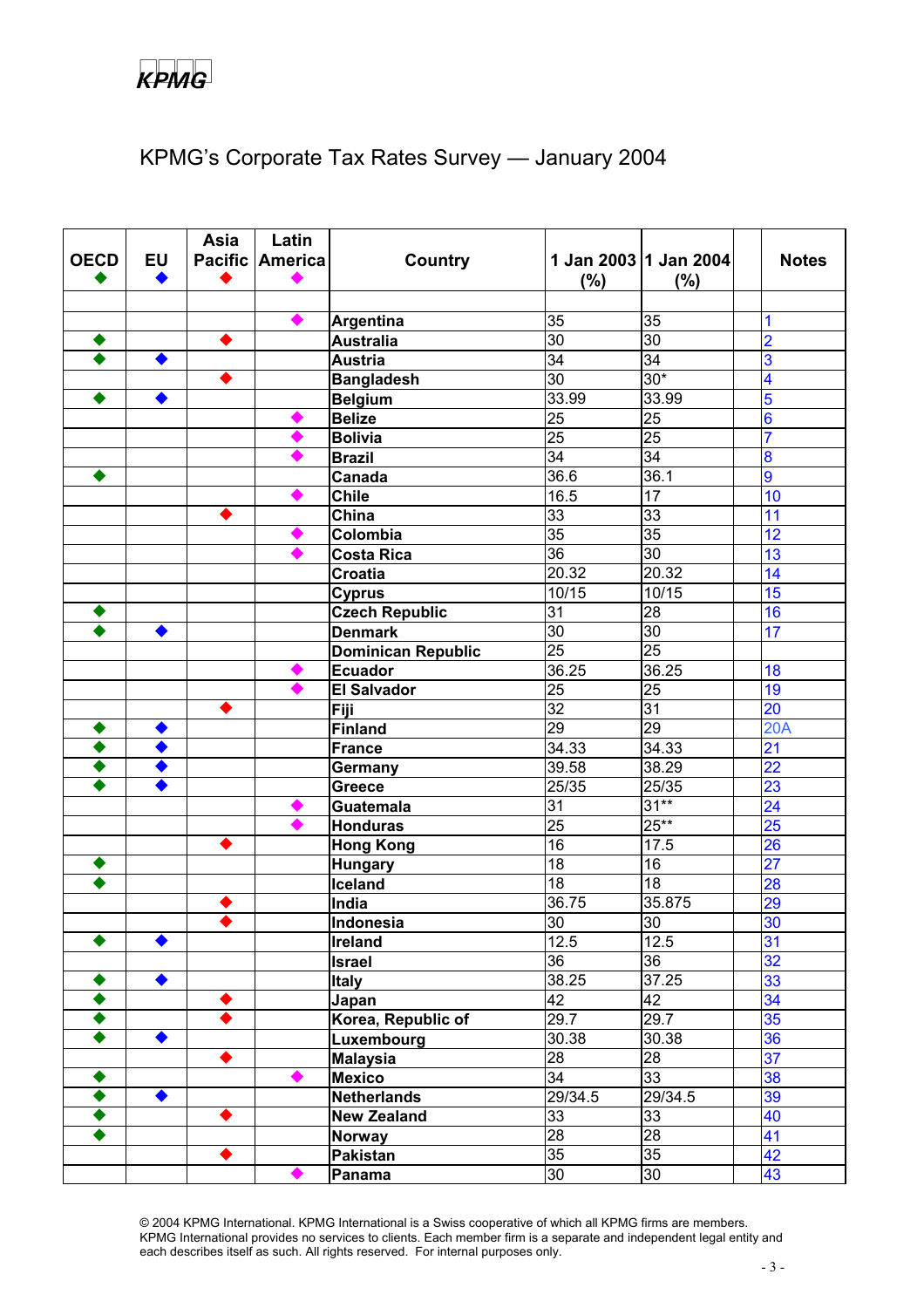

| <b>OECD</b> | <b>EU</b> | <b>Asia</b> | Latin<br>Pacific America | <b>Country</b>        | (%)             | 1 Jan 2003   1 Jan 2004<br>(%) | <b>Notes</b>    |
|-------------|-----------|-------------|--------------------------|-----------------------|-----------------|--------------------------------|-----------------|
|             |           |             |                          | Papua New Guinea      | 30              | 30                             | 44              |
|             |           |             |                          | <b>Paraguay</b>       | $\overline{30}$ | $30**$                         | 45              |
|             |           |             |                          | Peru                  | $\overline{27}$ | $\overline{30}$                | 46              |
|             |           | ◆           |                          | <b>Philippines</b>    | 32              | 32                             | 47              |
|             |           |             |                          | Poland                | $\overline{27}$ | 19                             | 48              |
|             |           |             |                          | <b>Portugal</b>       | 33              | 27.5                           | 49              |
|             |           |             |                          | Romania               | 25              | 25                             | 50              |
|             |           |             |                          | <b>Russia</b>         | 24              | 24                             | 51              |
|             |           |             |                          | <b>Singapore</b>      | $\overline{22}$ | 22                             | 52              |
|             |           |             |                          | Slovakia              | $\overline{25}$ | 19                             |                 |
|             |           |             |                          | <b>South Africa</b>   | 37.8            | 37.8                           | 53              |
|             |           |             |                          | <b>Spain</b>          | 35              | $\overline{35}$                | 54              |
|             |           | ◆           |                          | <b>Sri Lanka</b>      | $\overline{35}$ | $35**$                         | 55              |
|             |           |             |                          | <b>Sweden</b>         | 28              | 28                             | 56              |
|             |           |             |                          | <b>Switzerland</b>    | 24.1            | 24.1                           | 57              |
|             |           |             |                          | <b>Taiwan</b>         | $\overline{25}$ | 25                             | 58              |
|             |           |             |                          | <b>Thailand</b>       | 30              | $30**$                         | 59              |
|             |           |             |                          | <b>Turkey</b>         | $\overline{33}$ | $\overline{33}$                | $\overline{60}$ |
|             |           |             |                          | <b>Ukraine</b>        | 30              | 25                             | 61              |
|             |           |             |                          | <b>United Kingdom</b> | 30              | 30                             | 62              |
|             |           |             |                          | <b>United States</b>  | 40              | 40                             | 63              |
|             |           |             |                          | <b>Uruguay</b>        | 35              | $\overline{35}$                | 64              |
|             |           |             |                          | Venezuela             | 34              | 34                             | 65              |
|             |           |             |                          | <b>Vietnam</b>        | 25/32           | 28                             | 66              |

#### **Note:**

- A simple comparison of tax rates is not sufficient for assessing the relative tax burdens imposed by different governments. The method of computing the profits to which the tax rates will be applied ("the tax base") should also be taken into account.
- The above rates do not reflect payroll taxes, social security taxes, net wealth taxes, turnover/sales taxes and other taxes not levied on income.
- At the time of publishing, Bangladesh reported that final rates are expected to announced the last week of June 2004. Rates will apply on income earned in the income year falling within 30 June 2004. However the rates are unlikely to change significantly
- Please note that the 2003 tax rate was used for 2004 reporting purposes for these countries, as we have yet to receive the current rates.
	- 1 **Argentina** *(2004 rate = 35%)*: Minimum Presumed Income Tax. This is a 1% tax on the company's assets (liabilities cannot be deducted). Some assets are tax-exempt, e.g. stocks and other capital share of other entities subject to taxation, the assets of mining companies. The acquisitions of new goods subject to depreciation –except for automobiles- as well as the investment in construction of new buildings or refurbishing (for the first two years) are excluded from this tax. The income tax determined for the same fiscal year may be considered as a payment on account of this tax as long as the income tax obligation does not exceed the amount of the presumed minimum income tax. Otherwise the excess of income tax does not constitute a tax credit. The excess in any given year, of the presumed minimum income tax over the income tax liability can be carried forward over ten years to offset income taxes.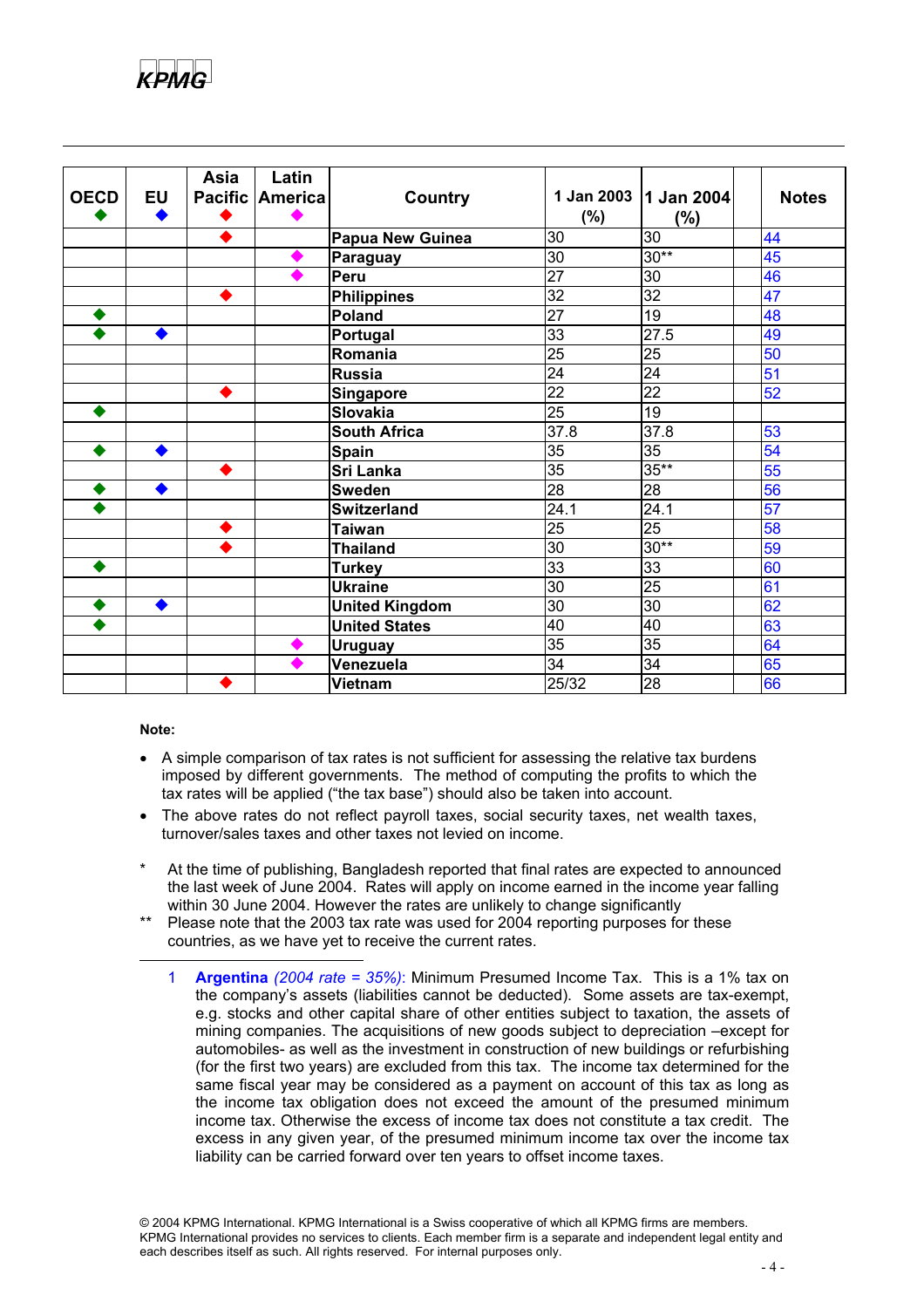

- 2 **Australia** *(2004 rate = 30%)*: The corporate income tax rate applies to income earned during the period 1 July to 30 June. If a company has approval to use a different year-end for tax purposes, the period approved must still relate to a 30 June year-end (i.e., year ended 31 December 2003 will generally relate to the year of income in which the accounting periods ends – i.e. 30 June 2004). For the year 1 July 2001 to 30 June 2002 and later income years, the corporate income tax rate is 30%.
- 3 **Austria** *(2004 rate = 34%)*: For 2005 a reduction of the corporate tax rate from 34 % to 25 % has been proposed by the Austrian government. The legislative enactment will be executed in the next month.
- 4 **Bangladesh** *(2004 rate = 30%)* Publicly traded companies i.e. listed companies other than banks and financial institutions are taxed at 30% relating to income year falling within 30 June 2003. If a publicly traded company other than banks and financial institutions pays dividend at 20% or more on paid-up capital for that income year then it will be allowed a rebate of 10% on tax payable and if it pays dividend below 10% for the year then such a publicly traded company will be taxed at 37.5% instead of 30%. All other companies including branches of foreign companies are taxed at 37.5%. Banks, insurance companies, leasing companies and other financial institutions are taxed at 45%. Companies will be required to pay a "dividend distribution tax" at the rate of 10% on dividend declared but the shareholders receiving dividend will not be taxed on such dividend. If a listed company other than banks, insurance and leasing companies pays dividend at less than 15% in spite of having sufficient divisible profit then such a company will pay an additional tax of 5% on undistributed profit. Undistributed profit = (disclosed income + accumulated profit + free reserve) - (dividend/bonus share paid/issued or declared + tax payable for the year + paid-up capital). If the profit earned by a bank exceeds 50% of its capital and reserve then such a bank will pay "excess profits tax" at the rate of 15% on such additional profit. Any new industrial company set up before 30 June 2005 may pay corporate tax at the rate of 20% for a period of 5 years from start of commercial operation, if it elects not to apply for tax holiday.
- 5 **Belgium** *(2004 rate = 33.99%)*: The rate of 33.99 % was introduced by law of 24 December 2002 (Belgian official gazette of 31/12/2002) and is applicable as of income years starting 01/01/2003 (tax year 2004). A lower tax rate applies to companies that are owned more than 50% by individuals. The tax rate incorporates a "crisis" levy of 3%.
- 6 **Belize** *(2004 rate = 25%)*: A monthly business tax on gross revenues was enacted in July 1998 and at the same time the corporate income tax was abolished. For most companies, the business tax was established at the rate of 1.5%. In April 1999, corporate income tax was re-enacted at a reduced rate of 25% (previously 35%) and the business tax was reduced to 1.25%. Business tax assessed during the year is credited against the corporate income tax liability, and, at the end of the tax year, any excess corporate tax liability is cancelled provided a corporate income tax return is filed. Business tax remains as the final tax, and any excess over the corporate tax liability is claimed as an expense in the following year's corporate tax filing. Approved losses, based on corporate tax filings, can be offset against 20% of the monthly assessment to business tax.
- 7 **Bolivia** (*2004 rate = 25%*): The main corporate tax levied by the central government is the annual profit tax ("IUE") currently levied at a rate of 25%. The amount settled with the authorities for this tax is considered as an on-account payment towards the subsequent year's 3% Transactions Tax. An effective tax rate of 12.5% applies to payments of income/net dividends to non-resident parent companies. Certain activities that are partly performed in Bolivia by foreign companies' branches or agencies are subject to different tax rules. Such activities include transportation,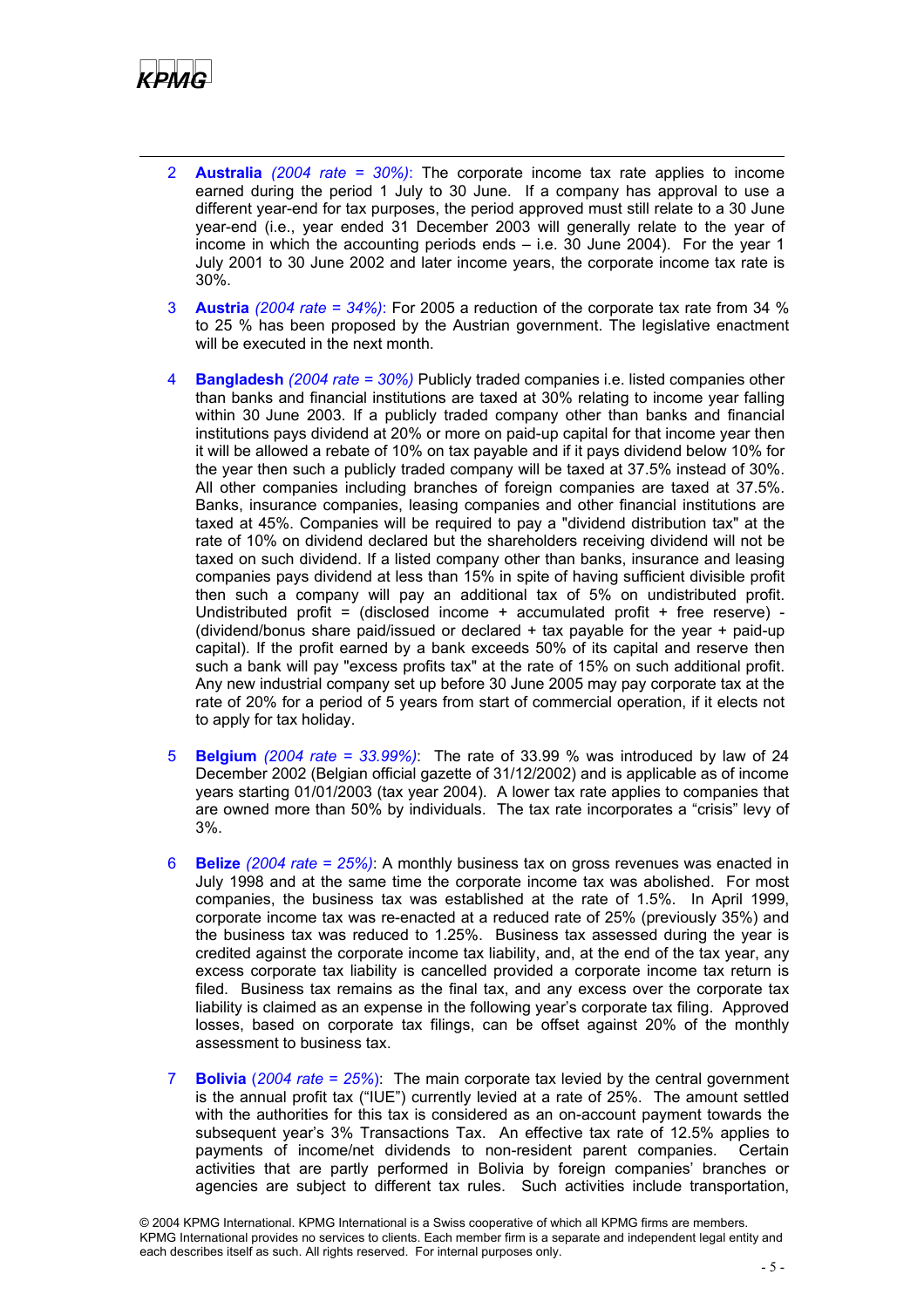

international news agencies, foreign insurance companies and distribution of movies and videotapes. An effective rate of 5.5% is applied to gross income arising from these activities. When paid or credited, the amount resulting from applying this rate is treated as follows: The amount resulting from applying 4% can be offset against any liability arising from the 3% Transactions Tax. The balance of 1.5% may not be used in this way. Where the above-mentioned activities are performed by companies established in Bolivia and these companies contract with foreign companies then a withholding tax of 2.5% will apply on remittances or credits recorded to such foreign companies.

- 8 **Brazil** *(2004 rate = 34%)*: The 34% rate is the sum of Corporate Income Tax and Social Contribution Tax on Profits. The corporate income tax rate is 25%, which comprises a 15% basic rate plus a surtax of 10% on annual income over BRL 240,000. There is also a Social Contribution Tax of 9% on corporate income. A tax credit (*bonus de adimplência fiscal*) related to the Social Contribution Tax may be available under specific circumstances, calculated at 1% on a specific basis - the basis is currently 12% of gross sales revenues plus 100% of other revenues (financial revenues, etc.). Additionally, art. 30 of Law n. 10833 establishes that the payments for fees related to certain services (such as cleaning services, maintenance services, security services, credit advisory services, among others) are subject to the withholding Social Contribution Tax on Profits at a 1 percent rate due by the service provider. The withholding Social Contribution may be offset against the Social Contribution Tax on Profits.
- 9 **Canada** *(2004 rate = 36.1%):* Includes federal tax of 22.1% (including surtax) for 2004 plus provincial tax. Depending on the province, the total effective rate for 2004 ranges from 31.0% – 39.1% (27.1% – 38.1% for manufacturers). The representative federal, provincial and combined federal/provincial corporate tax rates cited for Canada are compiled from the Income Tax Act (Canada), RSC 1985, c. 1 (5th Supp.) as amended; and the Ontario Corporations Tax Act, RSO 1990, c. 40, as amended.
- 10 **Chile** *(2004 rate = 17%)*: During 2001, a new Corporate Tax Rates law was issued. According to this new law, the corporate tax rate will increase from 15% to 17% over a three-year period. This means that corporate income earned in 2002 will be subject to a 16% tax rate; income earned in 2003 will be subject to a 16.5% rate and income earned in 2004 and subsequent years will be subject to a 17% tax rate. If corporate profits are distributed abroad, the withholding tax rate is 35%, with a credit for the tax previously paid on undistributed profits (the amount of the credit will depend on the tax rate paid by the profits distributed, 15%, 16% or 16,5%). Profits distributed to physical persons in Chile are subject to a progressive rate applicable to the recipient of the distribution. Profits distributed to legal entities domiciled or resident in Chile are not subject to Income Tax.
- 11 **China** *(2004 rate = 33%)*: A tax reform is being carried out in China. Details may be issued in 2005 the earliest. This tax rate is applicable to Foreign Investment Enterprises ("FIE") and includes both the state tax rate of 30% and a local tax of 3%. Domestic enterprises are subject to a different set of tax laws and regulations. Please note that the state tax rate of 30% may be reduced to 15% or 24% if the FIE is located in one of the specially designated zones in the PRC and/or engaged in associated operations or projects. In addition, qualified FIE may be entitled to a tax exemption or reduction during a tax holiday period. The local tax of 3% may be waived or reduced by the local government.
- 12 **Colombia** *(2004 rate = 35%)*: Dividends transferred abroad are subject to a 7% withholding tax. However, this liability will be deferred where the dividends are reinvested in Colombia and will be cancelled completely if such a reinvestment is maintained for at least 5 years**.** If dividends have not already been taxed in the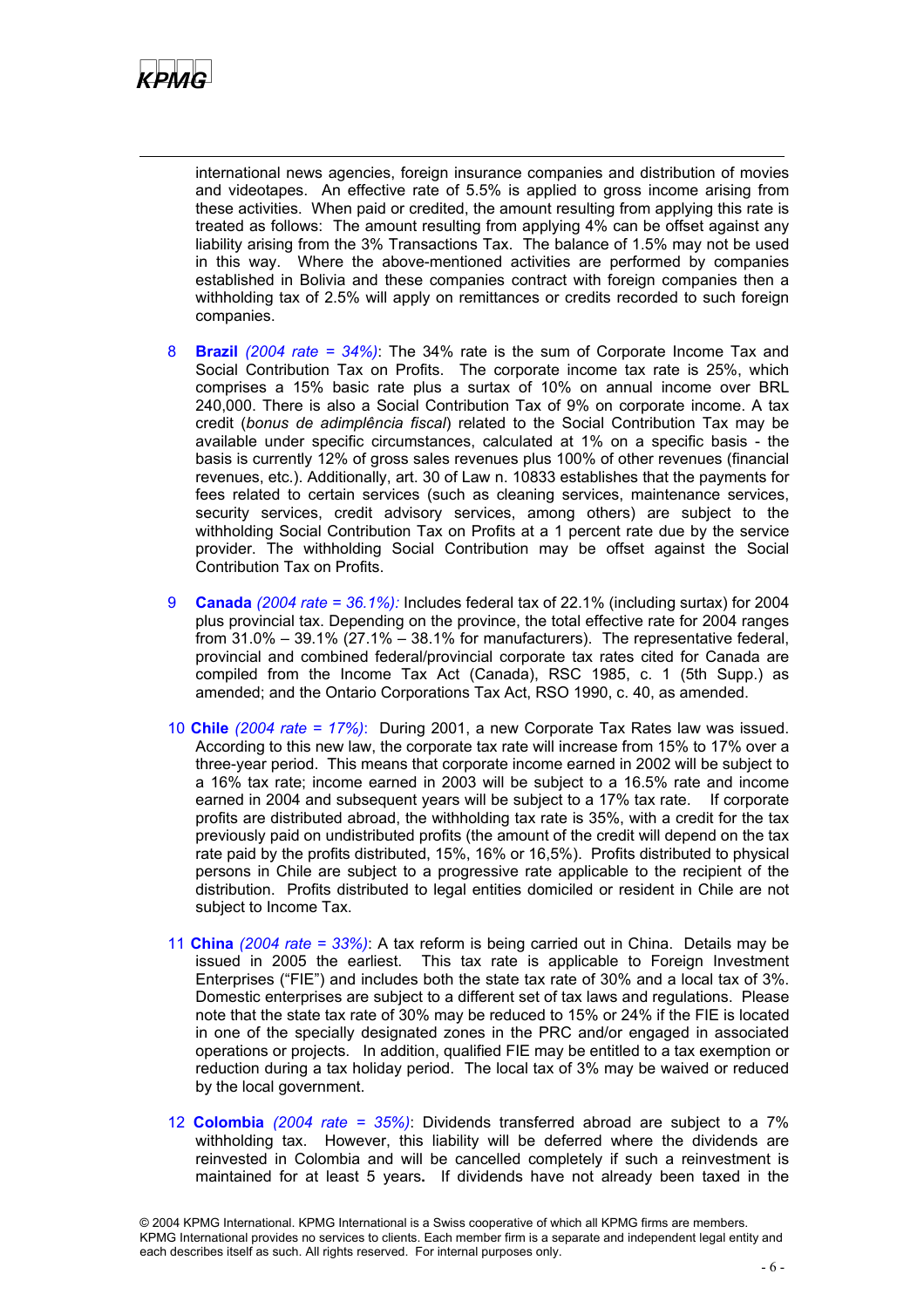

Colombian corporation, then a withholding of 35% will also apply when such dividends are distributed. 2002 Tax Reform created a surcharge that applies on taxpayers who are liable to file income tax returns in Colombia. For 2003, the surcharge is equal to 10% of the net income tax. Starting from 2004, this surcharge will be equivalent to 5% of the net income tax. There is also a municipal industry and commerce tax on total revenues. Rates range from 4.14% up to 13.8%. 80% of the Municipal Industry and Commerce tax is deductible for income tax purposes.

- 13 **Costa Rica** *(2004 rate = 30%)*: The Corporate Income Tax rate is 30%. Reduced rates are available for smaller companies. Corporate entities with gross income under CRC 21.468.000,00 are subject to a 10% Corporate Income Tax Rate; corporate entities with gross income exceeding 21.468.000,00, but under 43.183.000,00 are subject to a 20% Corporate Income Tax Rate. Corporate entities with gross income exceeding 43.183.000,00 are subject to the ordinary 30% rate. Distribution of dividends is subject to an additional 15% withholding tax on the amount being distributed.
- 14 **Croatia** *(2004 rate = 20.32%*): The Corporate Profit Tax ("CPT") rate is 20.00%. The CPT rate is lower (25%, 50%, 75% of the prescribed rate) in special "state care" areas and in the Vukovar city area. The CPT rate may decrease with investments (down to 7%, 3% and 0% for investments of 10, 20 and 60 million Kuna respectively) in newly founded Croatian companies if certain conditions are met. The CPT rate is lower (50% of the prescribed rate) or eliminated (if an investment higher than 1 million Kuna is made in the Free Trade Zone infrastructure) for companies operating in Free Trade Zones. The withholding tax rate is 15% and applies to a range of payments made by Croatian legal entities to foreign legal entities. (Republic of Croatia, Ministry of Finance, Corporate Profit Tax Law, December 2000). Tourist and Forestry taxes are turnover taxes and have been included in the calculation of the total effective tax burden. For tourist tax, if applicable, there are two major categories according to the type of the business, which are divided in sub-categories depending on where business is conducted and the range of rates is 0,08 to 0,25. (Republic of Croatia, Ministry of Finance, Law on Tourist Community Membership, April 1994). Forestry tax rate is 0,07% of total company turnover. (Republic of Croatia, Ministry of Finance, Law on Forest, February 2002)
- 15 **Cyprus** *(2004 rate = 10%/15%)*: The Corporate tax rate is 10% but for the years of assessment 2003 and 2004, where the chargeable income of a company or public corporate body exceeds the amount of one million pounds it shall be subject to an additional tax at the rate of five per cent (5%) on the amount exceeding one million pounds (CY₤1,000,000).

Every "public corporate body" (a legal person of public law or any other public corporate body established by law for the public interest not withstanding that such a body is deemed to be an agent, servant of the state or in consimili casu to servant of the state) is subject to levy of special contribution for the Defense of the Republic Law (2002) at the rate of three per cent (3%) on its chargeable income except on income from dividends, interest and rents and before the deduction of losses.

- 16 **Czech Republic** *(2004 rate = 28%)*: A special rate of 15% applies to the profits of investment and pension funds. Income from dividends is taxed at 15%. Manufacturing companies that meet conditions set by the Investment Incentives Act can benefit from a corporate income tax relief for up to ten years.
- 17 **Denmark** *(2004 rate = 30%)*: Corporations must make prepayments of corporate tax during the income year. If the final tax liability exceeds the prepayments a surcharge of 10% of the outstanding tax liability will be payable. There are no local taxes on corporations.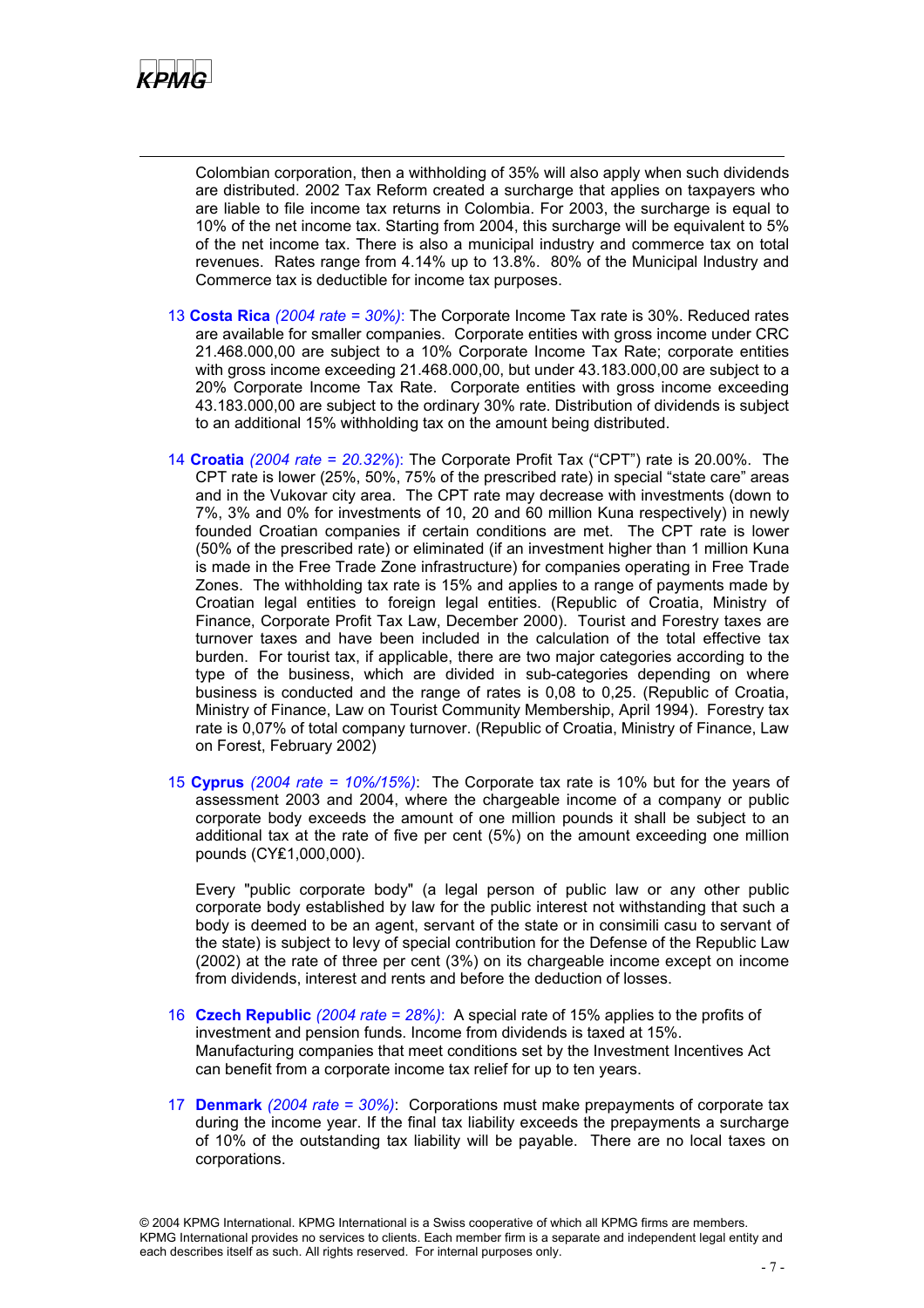

- 18 **Ecuador** *(2004 rate = 36.25%)*: The 36.25% is the sum of the Corporate Income Tax rate of 25% and a 15% employees' profit sharing; the 15% employees´ profit sharing expense is deducted when computing the taxable income. The Corporate Income Tax rate of 25% reduces to 15% if earnings are reinvested in the same company through increases in the common stock. Dividends being distributed with charge to earnings taxed at 25% rate are not subject to any additional taxes. The municipal tax is 0.15% of total assets less current liabilities.
- 19 **El Salvador** *(2004 rate = 25%*): A prepayment of 1.5% on gross income is made on a monthly basis. This is compared at the end of the year with the annual income tax liability. There are no other taxes levied on income before tax. Dividends are not taxable.
- 20 **Fiji** *(2004 rate = 31%)*: In 2003, the corporate tax rate was maintained at 32% for companies incorporated in Fiji and also companies operating as a branch of a nonresident company. The rate with effect from 1 January 2004 will reduce to 31%.
- 20A**Finland** *(2004 rate = 29%):* Finnish government has proposed the corporation tax rate to be lowered to 26%. This tentative tax rate would be applied generally to all Finnish corporations. The proposal will be processed and decided by the Parliament in 2004, and if the motion is approved as such, the 26% tax rate will be effective as from 1 January 2005.
- 21 **France** *(2004 rate = 34.33%)*: For financial years closed in 2002 and 2003, the 34.33% rate is made up of the current corporate tax rate of 33.33% plus a 3% additional contribution of the corporate tax applicable to all companies. Moreover, a 3.3% social contribution of the corporate income tax is applicable to companies the corporation tax of which exceeds €763,000 with a gross income deduction of said amount, giving when applicable a CIT rate of 35.43%. Companies that (i) realize a maximum turnover of €7,630,000, and (ii) at least 75% of the share capital is continuously owned by individuals or by companies meeting the same conditions are subject to corporate tax at a specific rate of 15% on the portion of the taxable profit that does not exceed €38,120. Such companies are also exempt from the 3.3% contribution.
- 22 **Germany** *(2004 rate = 38.29%)*: This rate applies to both retained profits and distributed profits. The rate includes corporate tax at 25,0% (plus 5.5% solidarity surcharge hereon) and trade tax on income. The trade tax varies from 13.04% to 20.00%, assuming a municipality multiplier (Hebesatz) ranging normally from 300% to 500% (The average multiplier for 2002 was 386%. Since 2004 there is a legislation of a minimum trade tax multiplier of 200% to eliminate trade tax oases.). Since the trade tax is a deductible item when calculating the corporate income tax, the corporate tax rate is based on the operating profit reduced by the trade tax of 16.18% assuming the average multiplier of 386% is applied.
- 23 **Greece** *(2004 rate = 25%/35%)*: The 35% rate applies to listed A.E. companies (corporations) and to E.P.E. entities (limited liability companies). The same rate applies to domestic unlisted A.E. companies, banks and credit institutions operating as co-operatives and branches of foreign entities. General Partnerships (OE) and Limited Partnerships (EE) are considered legal entities in Greece and are subject to the corporate tax rate of 25%. A discount of 2.5% is given to companies that settle their corporate tax liability in full when they file their tax returns. A 3% surcharge applies to gross rental income, but the surcharge may not exceed the primary corporate tax.
- 24 **Guatemala** *(2004 rate = 31% Please note that the 2003 tax rate was used for 2004 reporting purposes for this country, as we have yet to receive the current rate):* There is an annual company tax for mercantile and farm enterprises (IEMA) that resident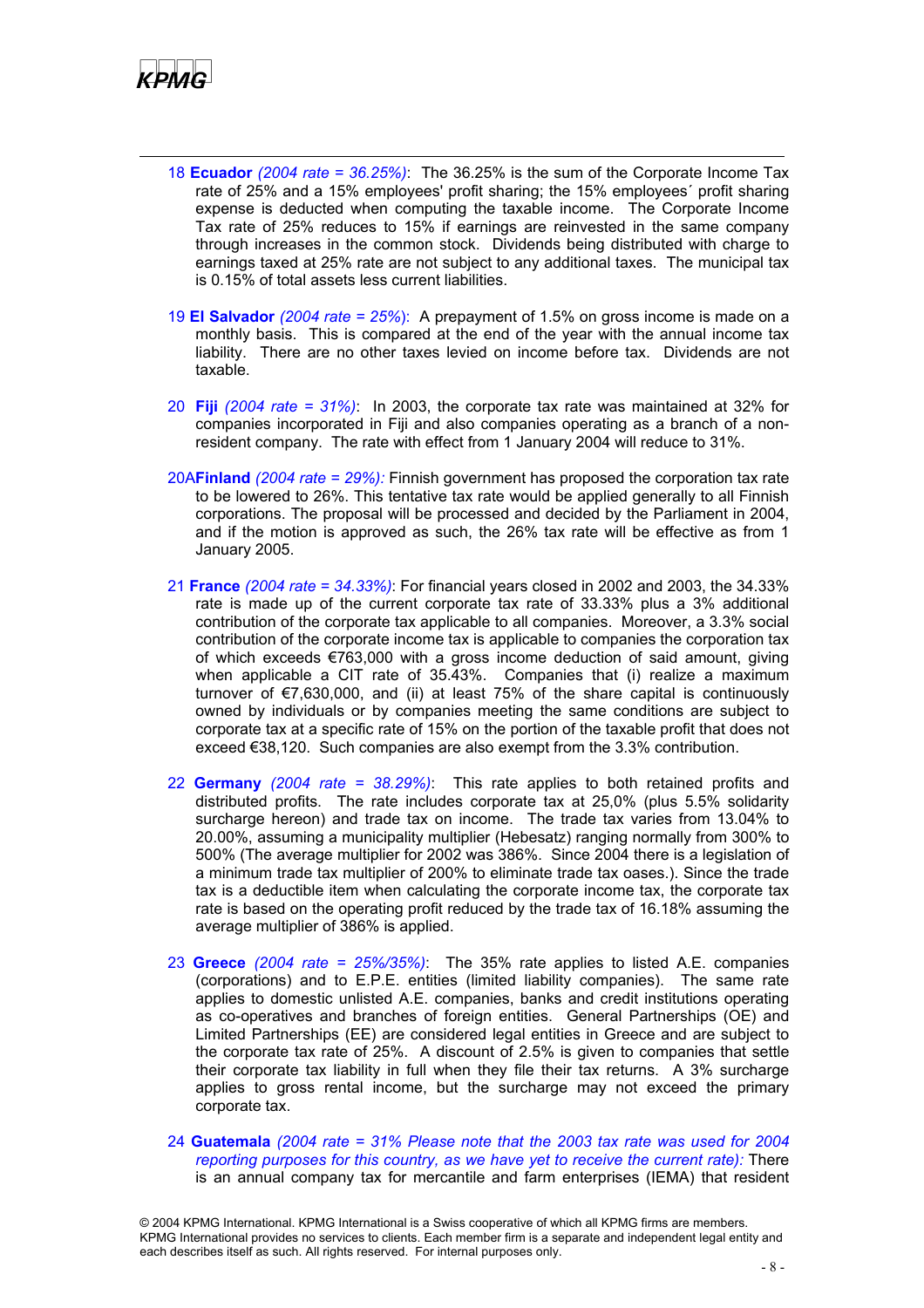

companies must pay quarterly. The tax may either be calculated as 3.5% on the total assets or as 2.25% on the gross annual income. Balance sheet or P&L statements of the previous fiscal year must be used for this tax calculation. This payment can be used as a tax credit for any income tax liability arising in the following year. If the company does not generate taxable income in the following calendar year, the prior year payment of IEMA tax is treated as a minimum payment of income tax. Also, another option exists which allows the income tax paid during calendar year to be deducted from the IEMA in the same calendar year.

- 25 **Honduras** *(2004 rate = 30%)*: The Corporate income tax rate of 25% plus 5% of temporary solidarity contribution when the taxable net revenue is higher than L.1,000,000. In addition, there is a net assets tax of 1% that is calculated on the monetary value of the assets that appears on the balance sheet less the allowances for doubtful accounts and accumulated tax depreciation. The amount of the income tax paid during the previous fiscal year is recognized as a credit against this tax.
- 26 **Hong Kong** *(2004 rate = 17.5%)*: Hong Kong SAR is a Special Administrative Region of the People's Republic of China. The 17.5% rate (with effect from financial year 2003/04) applies to Hong Kong sourced profits that are derived from a business carried on in Hong Kong. Offshore profits, capital gains, dividends and most bank deposit interest income are also exempt from tax. Profits derived from certain securities or types of business (e.g. qualifying debt instruments or profits derived from the business of reinsurance of offshore risks by a professional re-insurer) are neither exempt from tax nor subject to a concessional rate of 8.75% (one half of the standard rate of 17.5%).
- 27 **Hungary** *(2004 rate = 16%)*:The tax rate on a corporation's taxable profits is 16%. (effective as of 1 January 2004) A local business tax of up to 2%, based on turnover, is deductible from the corporation's tax base. Also, as of 1 January 2004, PBT can be decreased by a further 25% of the amount of local business tax liability. A 20% withholding tax is imposed on dividends paid to foreign companies unless the recipients re-invest the dividends directly in a Hungarian company. However, most of Hungary's tax treaties reduce the domestic withholding tax to between 5% and 15%. Dividends paid to Hungarian companies are not subject to withholding tax. Following Hungary's accession to the EU, payments of dividends to qualifying EU resident companies will be possible without withholding tax, if certain ownership requirements are met. As of 1 January 2004, no withholding tax is levied on interest and royalties irrespective of the country of the recipient.
- 28 **Iceland** *(2004 rate = 18%)*: This rate applies to limited liability companies. The rate for partnerships registered as taxable entities, legal entities other than limited liability companies, such as limited partnerships, associations, private non-profit institutions, trust funds, estates of decreased persons and bankruptcy estates is 26%. Dividends received by one resident company from another resident company are exempt. The exemption also applies to foreign dividends if the resident recipient company can show (1) that the dividends are received from a company whose profits have been taxed abroad under provisions that do not substantially deviate from those prevailing in Iceland, and (2) that the profits of the foreign company have been subject to taxation at a rate that is not lower than the general tax rate in any OECD country. Dividends paid by resident companies to shareholders are subject to withholding tax. The rate is 10% for individuals and resident companies. In the case of payments to non-resident corporate shareholders, the rate is 15% unless reduced by treaty. Iceland's tax treaties usually reduce the domestic withholding tax to between 0% to 15%. If a company is liquidated without a merger, any distributions in excess of the purchase price of the shares shall be treated as dividends for taxation purposes. Interest paid to residents is subject to withholding tax at the rate of 10%. Interest paid to non-residents is not subject to withholding tax, provided that the non-residents have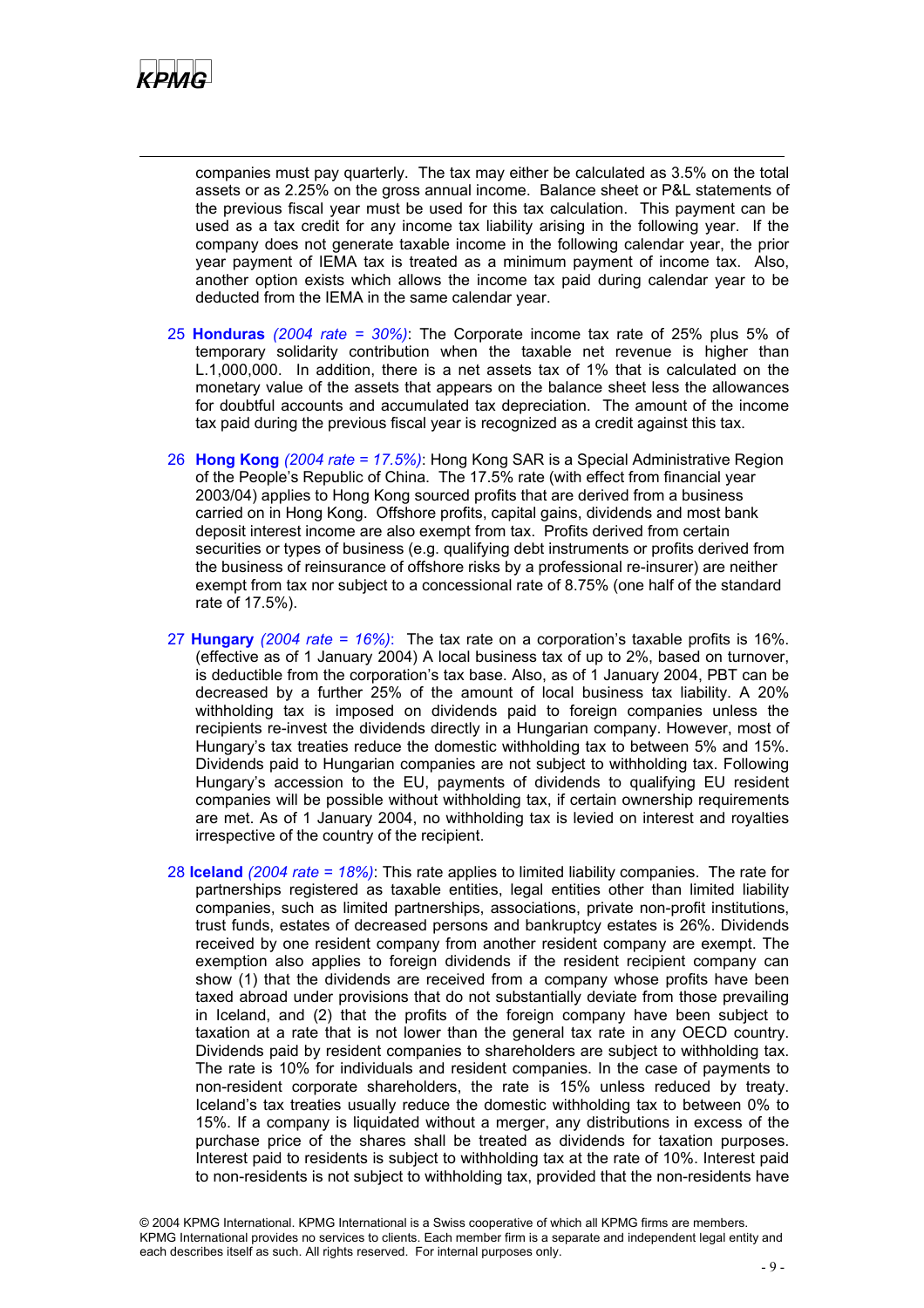

applied to the local Tax Commissioner for this tax exemption. If tax has been withheld on interest paid to non-residents, a refund can be claimed. Royalties paid by resident companies to non-residents are subject to withholding tax. The rate for income year 2004 is 25.75% for individuals, 18% for limited liability companies and 26% for partnerships and legal entities other than limited liability companies, such as limited partnerships, associations, private non-profit institutions, trust funds, estates of decreased persons and bankruptcy estates. In addition, municipal income tax is levied on royalties paid to non-resident individuals at the average rate, which is 12.83% for income year 2004. These rates can be reduced by double taxation treaties to between 0% to 15%. Source: The Government Gazette, published by the Ministry of Justice.

- 29 **India** *(2004 rate = 35.875%)*: A minimum alternate tax is levied at the rate of 7.5% (plus surcharge of 2.5% of the tax) on the adjusted profits of those companies where the tax payable is less than 7.5% of their book profits (making the minimum effective tax rate 7.6875%). Foreign companies are taxed at 41% (40% plus a surcharge of 2.5% of the tax). Non-residents and foreign companies engaged in shipping, air transport, and oil and gas and turnkey power projects are taxed on a deemed profit basis of 7.5%, 5% and 10% respectively (i.e., the effective tax rate for these companies is 3.075%, 2.05% and 4.10% respectively). Dividend Distribution Tax is levied at the rate of 12.8125% (12.5% plus surcharge of 2.5% of the tax) on the dividends distributed by the domestic Company.
- 30 **Indonesia** *(2004 rate = 30%)*: This rate applies to a resident's income over IDR 100 million. Income between IDR 0 - 50 million is taxed at 10%, and income between IDR 50 - 100 million is taxed at 15%. Certain income received by non-residents is taxed at 20%. An additional 20% branch profits tax is imposed on the after-tax profits of a permanent establishment (subject to treaty relief).
- 31 **Ireland** *(2004 rate = 12.5%)*: The current corporate tax rate applying to new operations, assuming that the income is regarded as active is 12.5%. A 25% rate applies to passive income and income from certain land dealing activities, mining and petroleum activities. A special 10% rate applies to active trading income derived by certain existing manufacturing companies and qualifying income of IFSC (International Financial Services Centre) and Shannon companies. This special rate will expire between 2003 and 2010 (depending on the type of company in question and when it received approval for its project qualifying for the 10% rate) and will be replaced by the standard 12.5% rate. Capital Gains are taxed at the rate of 20%.
- 32 **Israel** *(2004 rate = 36%)*: Financial institutions are subject to a profits tax at the rate of 17.167% and a payroll tax at the rate of 17% (18% until end February 2004), both of which are deductible for income tax purposes. The effective rate of tax on such corporations is 45.376%. Companies with an "approved enterprise" enjoy reduced rates of tax that vary depending on the national priority zone in which the company is located, the type of incentive scheme applied for and the level of foreign ownership in the company. Capital gains are liable to 25% tax with effect from 2003. Special terms apply to assets purchased prior to December 31,2002. Certain foreign dividend income is liable to a reduced 25% tax rate.
- 33 **Italy** *(2004 rate = 37.25%)*: This rate is comprised of the new 33% corporate income tax rate (the so-called Imposta sul reddito delle società (IRES) that replaced the Imposta sul reddito delle persone giuridiche (IRPEG) starting from 1 January 2004) and the basic 4.25% regional tax (IRAP – to be abolished sometime in the next few years) that is applied on a different (wider) tax basis from that utilized for the calculation of the corporate income tax (consequently, the effective rate would normally be higher than the one indicated above). The Italian regions have the right to vary (either increasing or decreasing) the aforesaid basic 4.25% Imposta regionale sulle attività productive (IRAP) rate by up to 1%. With regard to 2003 the corporate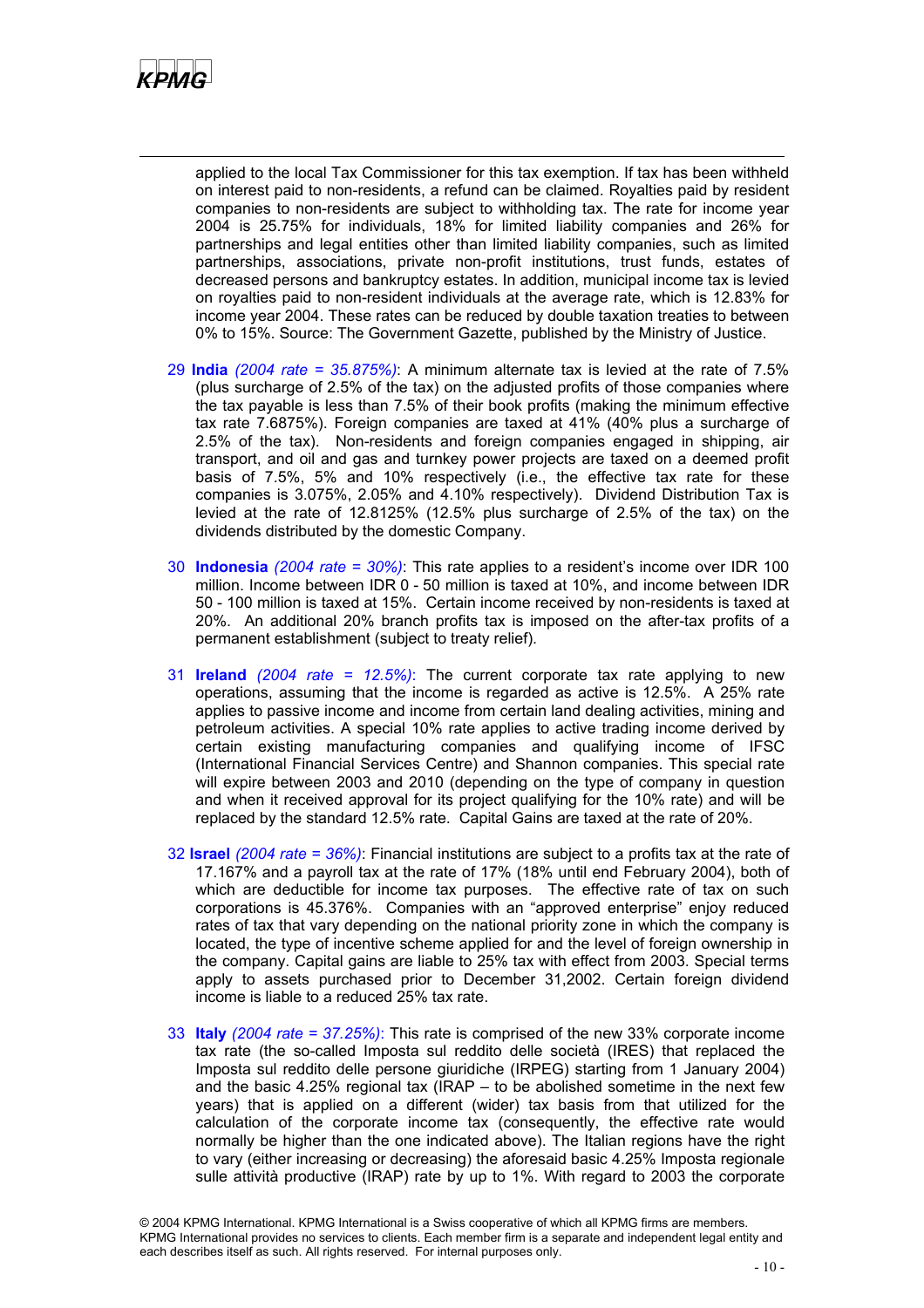

income tax rate has in effect decreased by 1%. This reduction is a consequence of the corporate tax reform promoted by the Italian government with the principal aim of conforming the Italian tax system to those previously adopted by other European countries. Consequently, special tax treatments have been introduced (dividends and capital gains exemption, thin capitalization provisions, domestic and worldwide tax consolidation, new foreign tax credit system, policy for a transparent taxation, etc.). On the other hand the dual income tax (DIT) system has been abolished together with the 19% substitute tax, which was applied in the past on certain extraordinary operations (e.g. mergers, exchanges of shares, business contributions).

- 34 **Japan** *(2004 rate = 42%)*: Includes corporation income tax (30%), business, prefectural and municipal taxes. The rate shown is the effective tax rate using tax rates for Tokyo after taking into account the deduction for business tax. Please note that for small and medium sized corporations with paid-in capital of JPY 100 million or less, the corporation income tax rate is reduced to 22% on the first JPY 8 million of net taxable income and 30% on the excess of JPY 8 million. For accounting periods beginning on or after April 1, 2004, a new concept to levy business tax based on corporate size will be introduced for large-sized corporations with paid-in capital of more than JPY 100 million. Since business tax for large-sized corporations will be imposed not only on corporate income, but also on corporate size (e.g. Labor costs, Net interest payments, Net rent payments and Paid-in capital and capital surplus), the standard business tax rate for Tokyo on corporate income for large-sized corporations will be reduced from 10.08% to 7.56%. Accordingly, the effective tax rate for largesized corporations based on standard rates for Tokyo will be 40.7% (plus size based portion) for the accounting periods beginning on or after April 1, 2001.
- 35 **Korea, Republic of** *(2004 rate = 29.7%)*: With effect from 1 January 2002, the corporate income tax rate was reduced by 1% as part of the Korean government's measures to stimulate corporate investment in Korea. Therefore, where taxable income exceeds KRW 100 million then a tax rate of 29.7% (previously 30.8%) will apply (inclusive of resident surtax). For taxable income up to and including KRW 100 million a tax rate of 16.5% (previously 17.6%) will apply (inclusive of resident surtax). Effective from 1 January 2005, the corporate income tax rate will be reduced by 2%; the new corporate income tax rates (inclusive of resident surtax) will be 27.5% (previously 29.7%) where taxable income exceeds KRW 100 million, and 14.3% (previously 16.5%) for taxable income up to and including KRW 100 million. Effective from January 1, 2004, in addition to the corporate income tax on capital gains, a special additional capital gains tax on the sale of residential property of 30% (40% for non-registered property) was introduced.
- 36 **Luxembourg** *(2004 rate = 30.38%)*: The rate of corporate income tax ("IRC") (including a 4% employment fund contribution) is 22.88%. The 30.38% rate includes municipal business tax at an effective rate of 7.5%, or 6.98% for business undertakings not subject to IRC (although rates vary among regions). From 2002, Municipal tax is no longer deductible for corporate tax purposes or from its own base.
- 37 **Malaysia** *(2004 rate = 28%)*: Profits from inward reinsurance and offshore insurance are taxed at 5%. Income from a life fund is taxed at 8%. A non-resident is taxed either on 5% of gross shipping or air transport income derived from Malaysia or on that part of the Malaysian gross income computed in the proportion of world-wide profits to world-wide gross income. Income derived by residents from the transportation of passengers or cargo on board Malaysian ships is exempt. Companies engaged in petroleum operations are subject to petroleum income tax at 38% of net profits. Leasing income received by a non-resident without a permanent establishment in Malaysia for use of movable property is taxed at 10%. If leasing income constitutes business income of a permanent establishment then it will be taxed at 28%. Chargeable income of up to RM500,000 of a small and medium scale company is taxed at 20% with the balance exceeding RM500,000 being taxed at the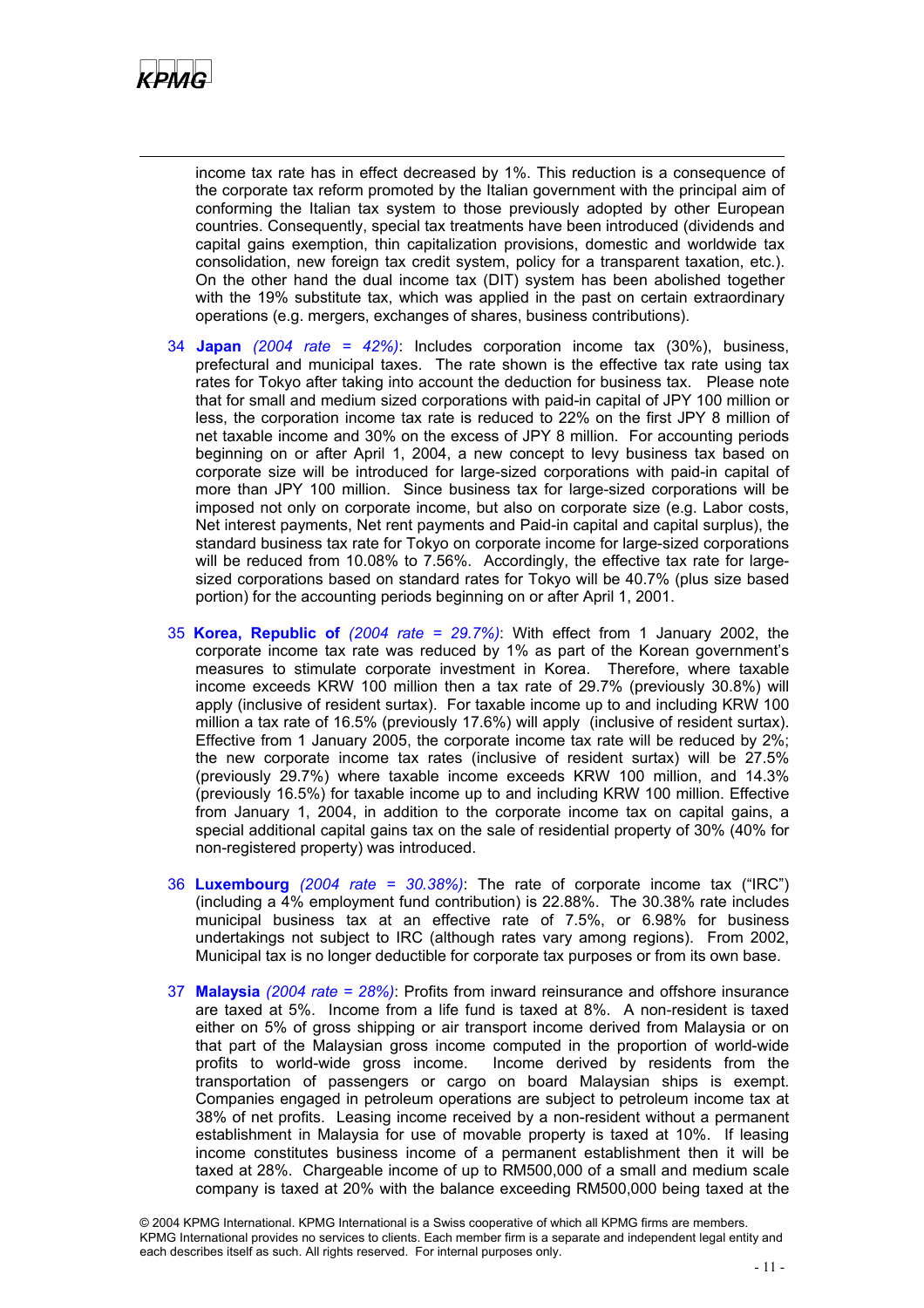

normal rate of 28%. This is effective from Year of Assessment (YA) 2004 and subsequent YAs. Small and medium scale companies are those companies with paid up capital (ordinary shares) of RM2.5 million and less.

- 38 **Mexico** *(2004 rate = 33%)*: The Mexican Income Tax Law provides a 32% corporate tax rate, a transitory provision has stated that for 2002 the corporate tax rate will remain at 35%. The 35% corporate tax rate will gradually reduce by one percentage point each year until it reaches 32% by 2005. For 2004, the corporate tax rate will be 33%; and then in 2005 it will be reduced to 32%. Furthermore, this law eliminates the 5% withholding tax on dividend distributions. Additionally, this law also eliminates the option to defer a portion of the corporate tax when dividends are not distributed (provisions in force for years 1999, 2000 and 2001.
- 39 **Netherlands** *(2004 rate = 29%/34.5%):* A 34.5% corporate tax rate applies from 1 January 2002. However, on the first  $\epsilon$  22,689 (NLG 50,000) of taxable profit a reduced rate of 29% is applied.
- 40 **New Zealand** *(2004 rate = 33%)*: The corporate income tax rate applies to a year of income 1 April to 31 March. If a company has approval to use a different year-end for tax purposes the period approved will still relate to a 31 March year-end (i.e., a balance date from 1 October to 30 September is in lieu of the 31 March in the middle of that period). Distributions to resident shareholders can be imputed to the extent tax has been paid. Non-resident shareholders pay no more than 33% if the dividend is fully imputed. Although New Zealand has a withholding tax of 15% on dividends, this is effectively removed to the extent the New Zealand company paying the dividend attaches imputation credits. New Zealand levies NRWT (Non-resident withholding tax) on all interest and royalties derived by non-residents, although the tax on interest can be reduced to 2% if it is paid as a non-creditable levy. A withholding tax of 15% (that can be reduced to nil in certain circumstances, e.g., if there is no permanent establishment in New Zealand) applies to the use of machinery, plant and equipment and some services provided by non-residents. A flat tax of 3.3% applies to general insurance premiums and film hire taxes paid to non-residents. New Zealand offers film grants equal to 12.5% of film production expenditure. Both local and overseas productions of feature films, television movies, television dram and mini series will qualify.
- 41 **Norway** *(2004 rate = 28%)*: For 2003, the rate comprises a 28% corporate tax. The effective tax rate for dividends received by resident shareholders from resident companies is 0% for the year 2003.
- 42 **Pakistan** *(2004 rate = 35% Please note that the 2002 and 2003 tax rate was used for 2004 reporting purposes for this country, as we have yet to receive the current rate):* Pakistan tax laws provide different corporate tax rates depending upon the status of companies. These rates are applied to the taxable income of the company and may vary period to period. For example for a tax year 2004, comprising period 01 July 2003 to 30 June 2004 or 01 January 2003 to 31 December 2003, corporate tax rate of 41% is applicable to Private Companies, 35% tax rate is applicable to public companies whilst 44% tax rate is applicable to banking company. Dividend payment to a public company or an insurance company is subject to withholding tax rate of 5%. In all other cases withholding tax rate on dividend is 10%. The withholding of tax on dividend payment is considered as full and final discharge of tax liability.
- 43 **Panama** *(2004 rate = 30%)*: There is no other tax on corporate income besides 30% corporate income tax. Upon distribution to shareholders a 10% dividend tax must be withheld by the enterprise. If there is no distribution, or if the distributed amount is less than 40% of net earnings, a so-called complementary tax of 4% is due as an advanced dividend tax.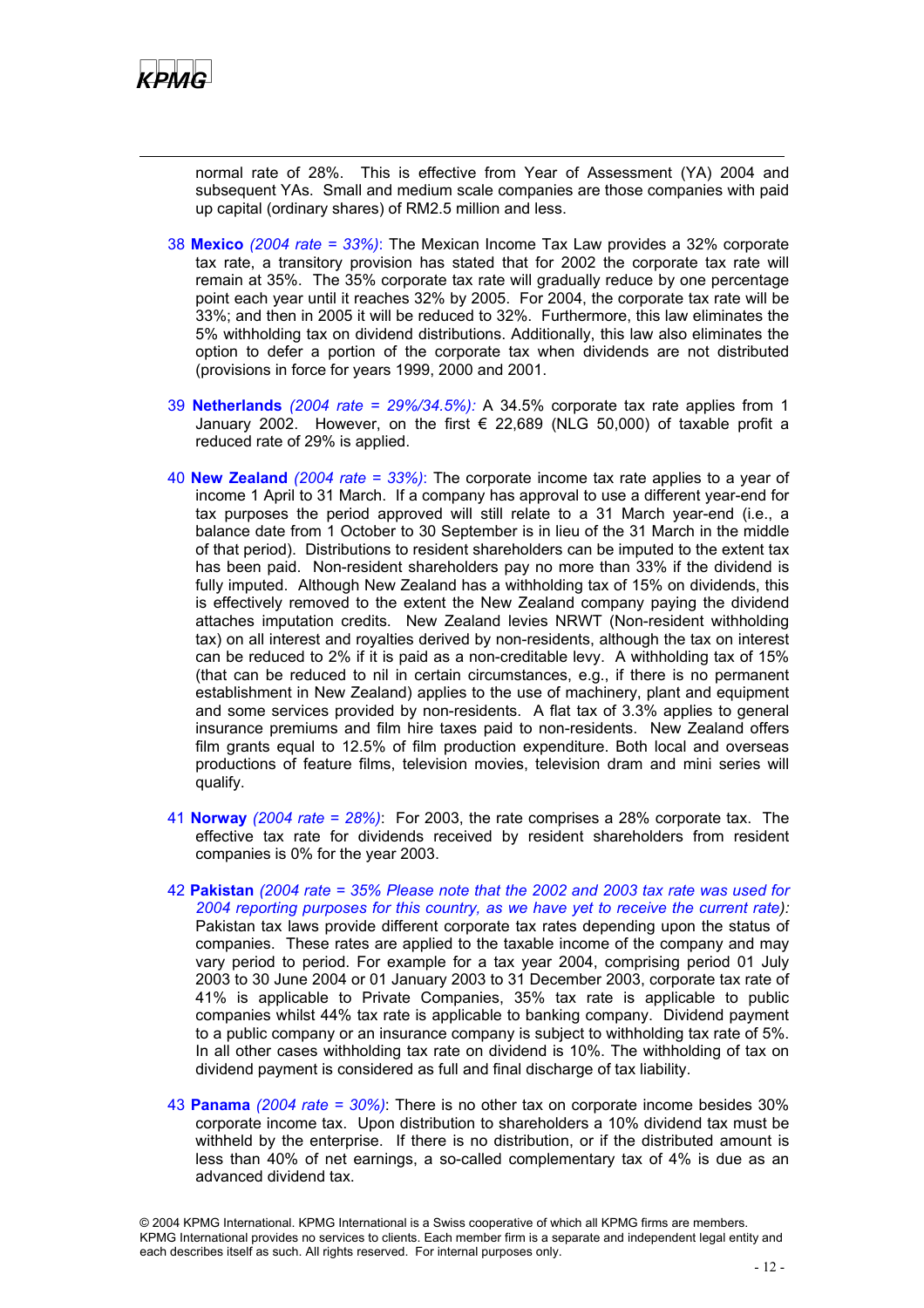

- 44 **Papua New Guinea** *(2004 rate = 30%)*: Mining and gas companies pay tax at 30%. Existing Petroleum projects pay tax at 50% whilst new petroleum projects are taxed at either 45% or 30% depending on when the license is issued. Non-resident mining companies pay tax at 48%. A branch of a foreign company is also taxed at 48%. Non-residents are taxed on a deemed profit basis (shipping: 5%, i.e., an effective tax rate of 2.4% of gross income; insurance: 10%, i.e., an effective tax rate of 4.8% of gross income). Foreign contractors can elect to be taxed on a deemed profit basis of 25% (i.e., an effective tax rate of 12% of gross income).
- 45 **Paraguay** (*2004 rate = 30% Please note that the 2003 tax rate was used for 2004 reporting purposes for this country, as we have yet to receive the current rate*): A general income tax rate of 30% is applied to income of companies established under Paraguayan laws but, since Paraguay does not levy personal income tax, certain payments to non-taxpayers are not fully deductible for corporate income tax purposes. Profits reinvested in industrial assets and forestation pay the income tax at 10%. As such, the effective rate may vary significantly depending on the corporation activity. Dividends of resident shareholders are not taxable but profits and dividends paid to non-resident shareholders are subject to an additional 5% rate. Foreign branches companies established in Paraguay pay tax at 35%. Foreign companies nonestablished, but which develop any taxable activity in the country, pay the income tax by withholding at a general tax rate of 17.5% applied to the gross income paid. **Special regimes**: Cultural activities like education and edition and commerce of books for educational purposes, are exempt of income tax. Some encouraged activities have fiscal incentives (law 60/90) and pay income tax at a rate of 1.5% for a period from 5 up to 10 years. Instead of all other taxes, companies under "**maquila**" regime pay only a special tax at a rate of 1% applied to the national added value. **Free Zones** companies pay an special income tax at a rate of 0,5% applied to exported gross income instead of all other taxes. The tax rate applied to stock exchange companies is 15%, up to year 2008.
- 46 **Peru** *(2004 rate = 30%)*: In addition to the 2004 tax rate of 30%, the Income Tax Law has established a tax rate of 4.1% over all sum or delivery in kind which results, as consequence of a fiscal audit, in taxable income of the third Category, provided that such income means an indirect disposition of the same not susceptible of posterior tax control, including sums charged to results as income or expenses which where not declared. Tax on dividends paid will apply (4.1%) except where dividends are paid to domiciled entities. Stock dividends are not subject to taxes.
- 47 **Philippines** *(2004 rate = 32%)*: Domestic corporations and resident foreign corporations on the fourth year immediately following the year in which they started business operations (reckoned from the year they registered with the Bureau of Internal Revenue) are subject to the 2% minimum corporate income tax (MCIT) based on gross income if the MCIT is greater than the normal corporate income tax. A 10% Improperly Accumulated Earnings Tax (IAET), subject to certain exceptions, is also imposed on undistributed earnings of closely-held corporations, which are corporations in which at least 50% in value of its outstanding capital stock or at least 50% of the total combined voting power of all classes of stock entitled to vote is owned directly or indirectly by 20 individuals or less. Foreign corporations with Philippine branches pay 15% branch profits remittance tax (PEZA – registered corporations are exempt) unless the applicable tax treaty provides otherwise. There are also several other special tax regimes for certain types of activity.
- 48 **Poland** *(2004 rate = 19%)*: Income from dividends are taxed at 19%, interest and royalties due to foreign companies are taxed at 20% and certain transportation services provided by foreign companies are taxed at 10%. All payments to nonresidents for consulting, legal, controlling and other similar intangible services are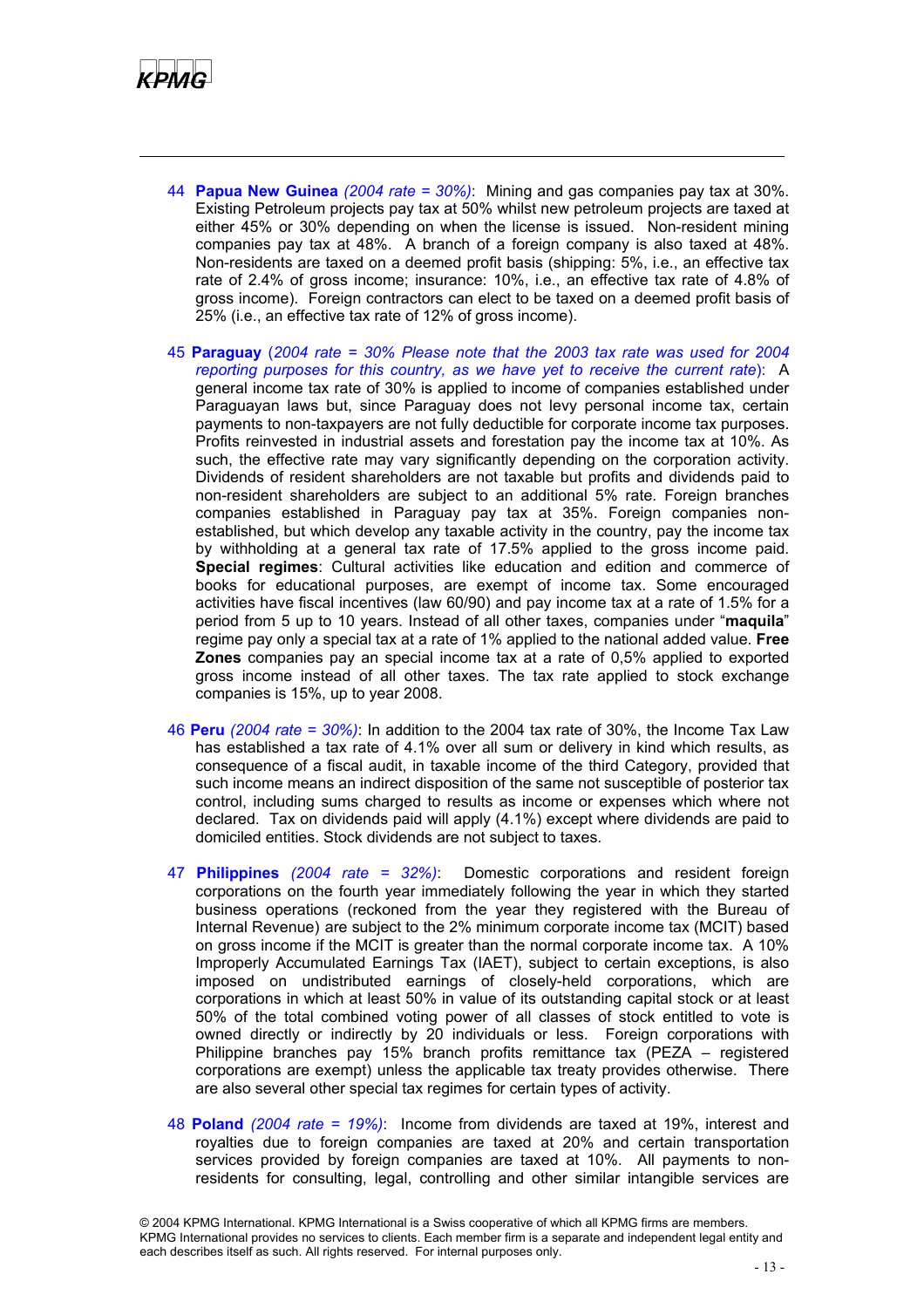

subject to 20% withholding tax. The above rates are applicable unless overruled by the relevant double tax treaty. After Poland's accession to the EU interest and royalties payable to related parties resident in EU may be taxed at lower rates and dividends paid to EU-parent companies may be exempt from withholding tax under certain conditions.

- 49 **Portugal** *(2004 rate = 27.5%)*: This rate includes municipal tax at 2.5%. Municipal tax at a maximum of 10% of the national tax rate is levied in most municipalities.
- 50 **Romania** *(2004 rate = 25%)*: A special reduced tax rate of 12.5% was applicable in 2003 in respect of qualifying export earnings. As from 1 January 2004, such earnings are subject to the standard corporate income tax of 25%. Profits earned from operations in free trade zones are subject to a 5% corporate income tax rate until 31 December 2004. As from 1 January 2005, profits earned from operations in a free trade zone will be subject to the regular corporate income tax of 25%. Note that until 30 June 2007 a special tax **exemption** applies to certain companies carrying out manufacturing activities, which had been pre-invested in the Free Trade Zone prior to 30 June 2002. Profits earned from nightclubs, casinos, discotheques and sport betting organizers are levied at the standard income tax rate of 25%, but the income tax cannot be lower than 5% of qualifying gross revenue earnings. Micro-enterprises are defined as legal entities having 1 to 9 employees, revenues of no more than EUR 100,000 and fully private share capital. Instead of paying the regular corporate tax of 25% of profit, micro-enterprises may choose to pay a tax of 1.5% of the total **gross revenues** of the micro-enterprise, 25% for regular activities, 12.5% (in 2003 only) for export related activities, 1.5 for micro-enterprises and 5% for activities within free trade zones. (The relevant source of information in relation to the Romanian profit tax rates applicable for the year 2003 is the Romanian Profit Tax Law no. 414/2002, published in the Official Journal of Romania no. 456 from 27 June 2002. As from 1 January 2004 the relevant information applicable is contained in the Romanian Fiscal Code, as approved by Law no. 571/2003, published in the Official Journal of Romania no. 927 from 23 December 2003*).*
- 51 **Russia** *(2004 rate = 24%)*: This tax is established by federal authorities, but the payments are split between the federal budget (5.0%, 2003 - 6%), regional budgets (17%, with the right to reduce this to 13%, 2003 - 16%, with the right to reduce it to 12%) and local budgets (2%). A withholding tax is levied on income of foreign legal entities at a rate of 20%. Where dividends are paid to non-residents, the withholding tax rate is 15%. Freight income is taxed at 10%. Interest income on state securities is taxed at 15% or 0%.
- 52 **Singapore** *(2004 rate = 22% applicable on income derived in 2002 and 2003)*: On 27th Feb 2004, the Minister for Finance announced in the 2004 Budget that the corporate tax rate will be reduced from 22% to 20% on income earned /derived in the financial year 2004. This has not been enacted as law yet.

From the Year of Assessment 2002 onwards, a partial tax exemption is granted on the first S\$100,000 of chargeable income as follows: 75% up to the first S\$10,000 of chargeable income and 50% on the next S\$90,000. The partial tax exemption is not applicable to Singapore dividends, income subject to tax at the concessionary tax rate and income (such as interest, rent and royalty) derived by non-resident companies that is subject to a final withholding tax. A concessionary tax rate of 10% or lower applies to entities engaged in certain prescribed activities or granted tax incentives. Such activities or incentives include the financial sector incentive scheme, offshore leasing, offshore insurance and reinsurance, offshore global trading, international art and antique dealers, cyber trading, finance and treasury centers and international headquarters award. Shipping enterprises transporting outbound passengers, mail,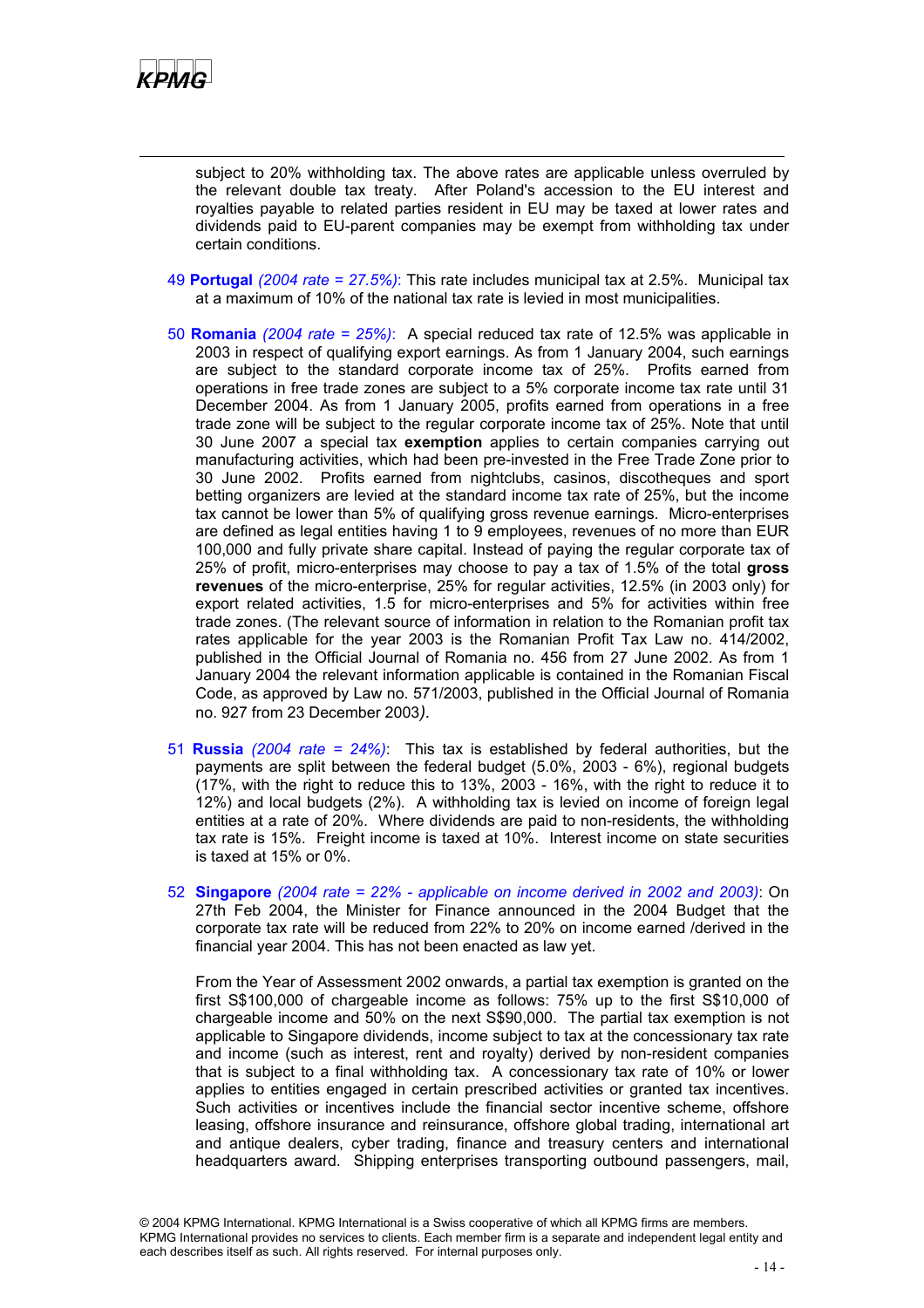

livestock or goods from Singapore are exempt from tax. For certain activities, approval needs to be sought before the concessionary tax rate can apply.

- 53 **South Africa** *(2004 rate = 37.8%)*: The corporate tax rate applicable to companies is currently 30%. However South Africa imposes an additional 'Secondary Tax on Companies' at the rate of 12.5% on any net dividends declared. The effect of this additional tax is that if a company distributes 100% of its retained earnings as a dividend, then an effective tax rate of 37.78% will apply. This does not apply to gold mining companies, which are taxed on a formula basis.
- 54 **Spain** *(2004 rate = 35%)*: Companies whose turnover (alone or together with Group companies) in the immediately preceding tax period was less than six million Euros are taxed at the rate of 30% on the part of the taxable income between 0 and  $\epsilon$ 90,151, and at the general tax rate of 35% for the rest of their taxable income.

Extraordinary profits: As from 1 January 2003, taxable income obtained on the disposal of fixed tangible and intangible assets as well as certain qualified interest in securities is taxed at a rate of 15% if the sale proceeds are reinvested. This reduced rate is obtained by deducting 20% of the taxable income obtained on the transfer from the gross tax due. Consequently, the application of the 20% tax credit may lead to an overall effective tax rate of 15%.

The following will be taxed at a rate of 25%:

- a) General Mutual Insurance Companies, Social Welfare Institutions and qualified Social Security Mutual Entities for Accidents at Work and Occupational Diseases.
- b) Mutual Guarantee Entities and Guarantee Underwriting Companies regulated by Law 1/1994 of 11 March on the Legal Regime for Mutual Guarantee Societies, registered with the Bank of Spain.
- c) Credit and rural credit cooperatives.
- Tax protected cooperatives will be taxed at the rate of 20%, except in respect of results not related to their corporate purpose, which will be taxed at the general rate.
- **Entities meeting the requirements to benefit from the special tax regime on** Foundations and Tax Incentives for Private Participation in Activities of General Interest will be taxed at the rate of 10%.
- 55 **Sri Lanka** *(2004 rate = 35% Please note that the 2003 tax rate was used for 2004 reporting purposes for this country, as we have yet to receive the current rate)*: Corporate Income Tax, assessed for year of assessment commencing 1<sup>st</sup> April. If company has approval to use different year-end for tax purposes, the period must still relate to year of assessment (i.e. year ended 31 December 2002 will relate to year of assessment 2002/03). For year of assessment 1 April 2002 to 31 March 2003, the corporate income tax rates are as follows: Companies with taxable income of < Rs 5 Mn and Specialized Housing banks at 20% while others taxed at 35%. Listed companies are entitled to tax credit computed at 5% on statutory income from business. Priority sectors– i.e. Exports (other than traditional products), tourism, agriculture, and construction activity carried on by resident companies enjoy a concessionary tax rate of 15%. Remittance of profits by a non-resident company attracts a remittance tax of 33.33% (subject to a maximum of 11.11% of taxable income) in the fiscal year in which the remittance is made. Surcharge on income tax, advance corporation tax on dividends and tax on capital gains have been withdrawn with effect from 01<sup>st</sup> April 2002.

 Proposals for the year of assessment 2003/04: taxable income > Rs. 5 Mn 30%. Remittance tax is 10% on profit remittance by non-resident companies. The 5% tax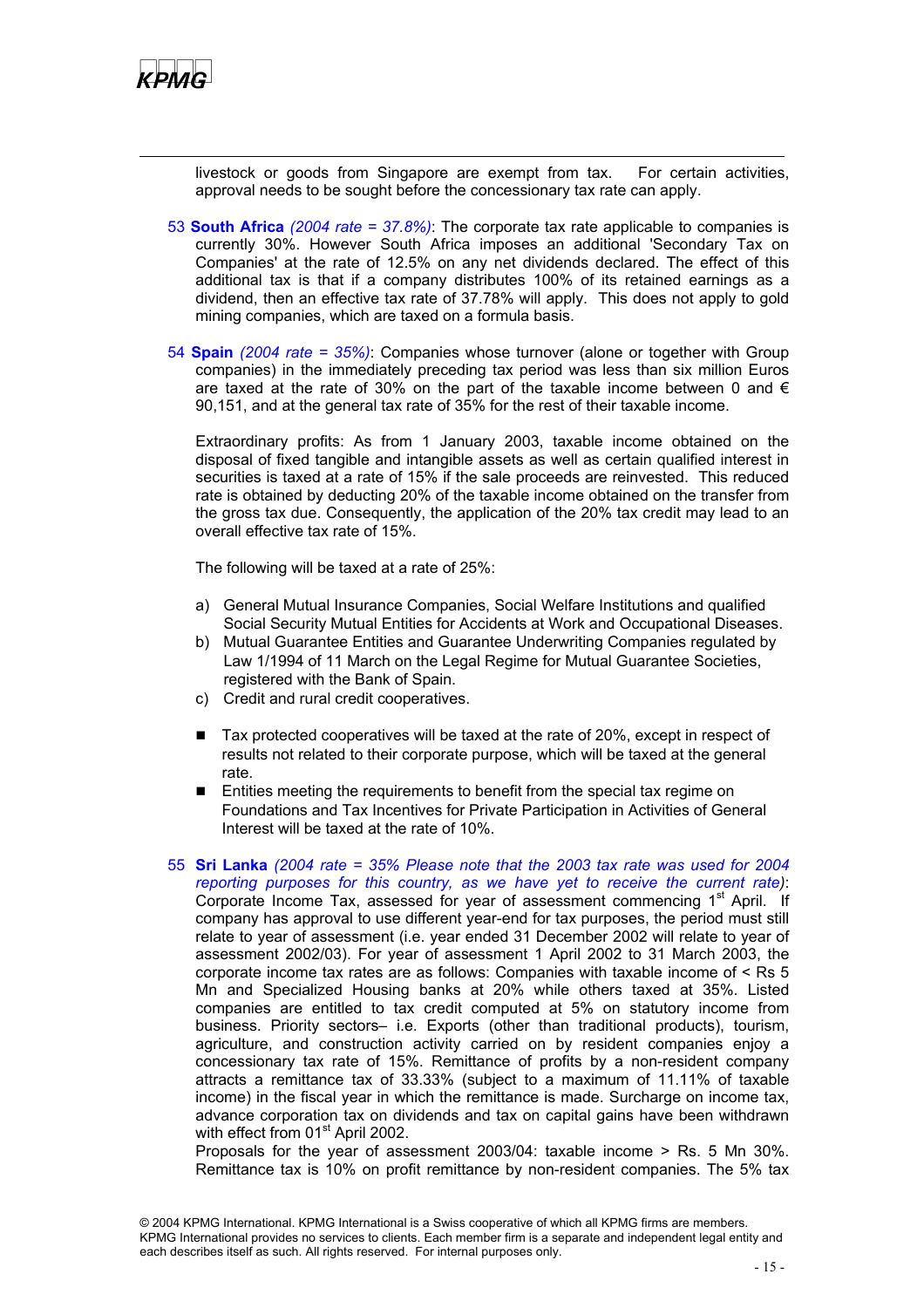

credit available to quoted companies to be withdrawn. 50% of the tax savings from reduction in tax rate to be placed in a Human Resource Endowment Fund.

- 56 **Sweden** *(2004 rate = 28%)*: An optional provision for untaxed income is available. The provision must not exceed 25% of the tax base and must be dissolved within the following six years.
- 57 **Switzerland** *(2004 rate = 24.1%)*: The effective corporate tax rate comprises federal, cantonal and municipal taxes. The rate shown is applicable for a company in the city of Zurich. This rate is fairly typical for Switzerland. The effective tax rate, based on pre-tax income, is lower than the statutory rate and amounts to 24.1%. Some cantonal income tax rates are progressive, which is determined on the basis of the ratio of income to the company's equity.
- 58 **Taiwan** *(2004 rate = 25%)*: The corporate tax rate of 25% is the maximum rate in a progressive rate structure. The rate is applicable on income in excess of TW\$100,000.
- 59 **Thailand** (*2004 rate = 30% Please note that the 2003 tax rate was used for 2004 reporting purposes for this country, as we have yet to receive the current rate*): The standard corporate tax rate on net taxable profits is 30%. A tax rate of 10% applies to the remittance of profits abroad. For small and medium enterprises ("SME") or companies with less than Baht 5 million paid up capital, the corporate tax rate is reduced to 20% on the first Baht 1 million of net taxable profits and 25% on the next Baht 2 million but not exceeding Baht 3 million. The corporate tax rate is also reduced to 20% or 25% for companies registered with the Stock Exchange of Thailand ("SET"), including the Market for Alternative Investment ("MAI") subject to certain conditions. Corporate tax exemptions are granted to companies promoted by Board of Investment ("BOI"), Asset Management Companies ("AMC"), and venture capital companies investing in SMEs subject to certain conditions. New corporate tax incentives were introduced in 2002 for Thai Regional Operating Headquarters ("ROH"). The corporate tax rate is reduced to 10% on qualifying ROH service income, royalties and interest and 0% on dividends received from associated enterprises. A corporate tax rate of 3% applies to gross income of companies engaged in international passenger transportation (subject to the effect of relevant double taxation treaties). A corporate tax rate of 10% applies to the net taxable profits of companies engaged in International Banking Facility. A petroleum tax rate of 50% applies to the net taxable profits of companies granted with a concession to explore for and produce petroleum. A corporate tax rate of 10% applies to gross income (reduced to 2% for certain types of income) of foundations and associations engaged in business activities.
- 60 **Turkey** *(2004 rate = 33%)*: Effective corporate tax rate for the FY 2004 is determined as 33%. Effective tax rate to be applied on corporate income for the year 2003 is 30%. The application of 10% surcharge over the computed tax has been abolished. However, for the FY 2004, corporate tax rate shall be applied at 33%. In Turkey, dividends are subject to income withholding tax upon declaration of dividends (except for dividends paid to resident corporations). The rate of withholding tax on dividends is 10 %.
- 61 **Ukraine** *(2004 rate = 25%)*: Starting from January 1, 2004 the basic corporate tax rate is 25%. Special tax rates may vary according to enterprise activities (e.g. a 3% tax rate is charged on insurance income earned by Ukrainian insurance companies). Tax incentives can reduce the rate below 25%. A 15% withholding tax is imposed on non-Ukrainian resident companies on income from Ukrainian sources. The withholding tax rate can be reduced based on a relevant double taxation agreement ratified by the Ukrainian parliament.